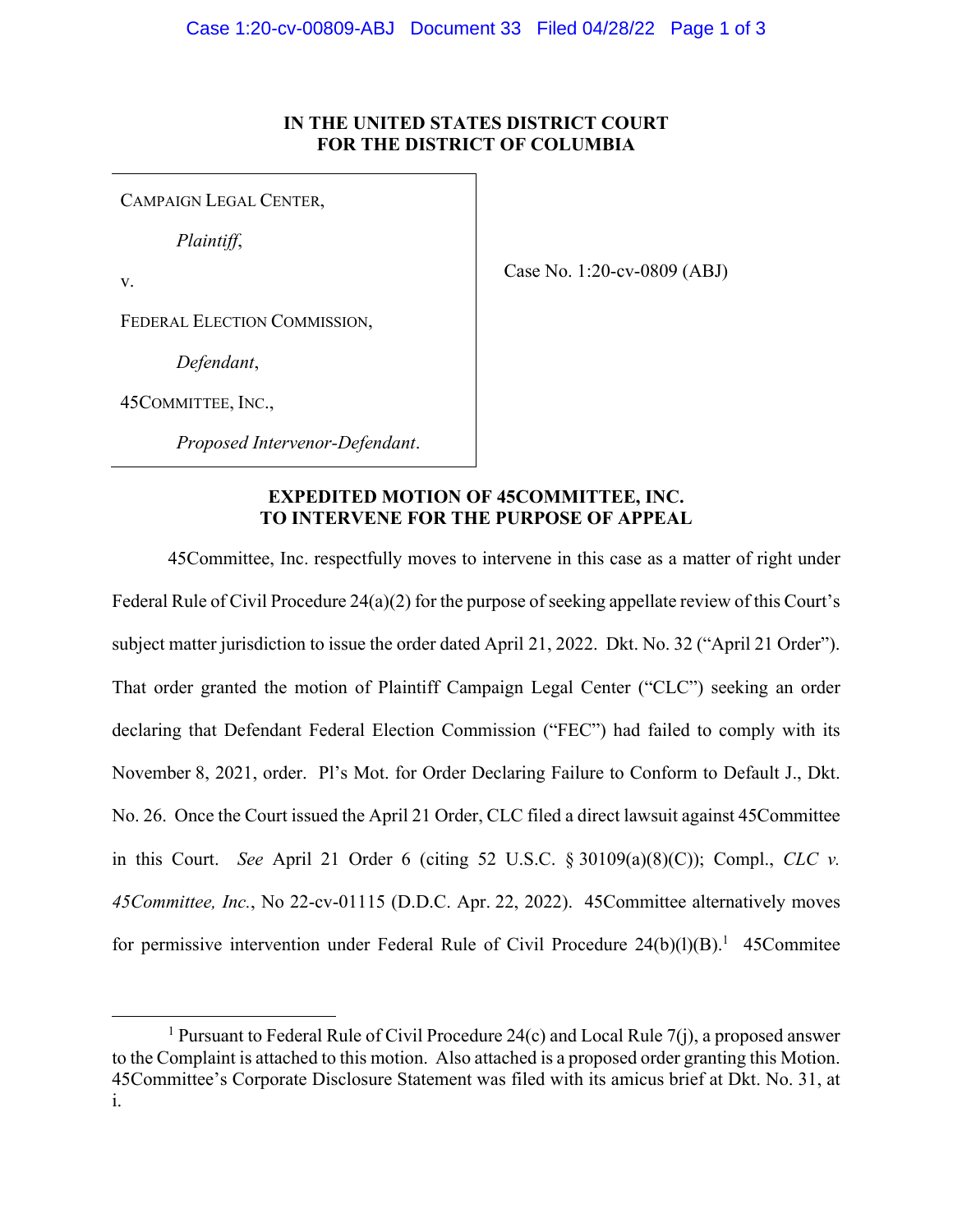#### Case 1:20-cv-00809-ABJ Document 33 Filed 04/28/22 Page 2 of 3

respectfully requests an expedited ruling on this motion because the Court may lose jurisdiction to rule on the motion to intervene once 45Committee files a notice of appeal of the Court's April 21 Order. *See Amarin Pharms. Ireland Ltd. v. FDA*, 139 F. Supp. 3d 437, 443 (D.D.C. 2015) (holding that the court lost jurisdiction to decide a motion to intervene once a notice of appeal was filed, but issuing an indicative ruling under Rule 62.1 that the court would grant the motion to intervene if the D.C. Circuit remands for entry of the order).

## **POSITION OF THE PARTIES**

Counsel for 45Committee sought Plaintiff's consent to this motion, but Plaintiff's counsel stated that Plaintiff opposes this Motion. The FEC has not appeared in this matter and there is no counsel of record to notify. Nonetheless, out of an abundance of caution, counsel for 45Committee contacted the FEC's Office of General Counsel by email, informing the FEC of 45Committee's intention to file this motion. Counsel for 45Committee also asked counsel for the FEC whether the Commission will appeal the Court's April 21 order, but the FEC has not responded to that inquiry.

Respectfully submitted, on April 28, 2022.

/s/ *Brett A. Shumate*  Brett A. Shumate (D.C. Bar No. 974673) Eric J. Snyder (D.C. Bar No. 1001610) E. Stewart Crosland (D.C. Bar No. 1005353) JONES DAY 51 Louisiana Avenue, N.W. Washington, D.C. 20001 Telephone: (202) 879-3939 Facsimile: (202) 626-1700

*Attorneys for Proposed Intervenor-Defendant*